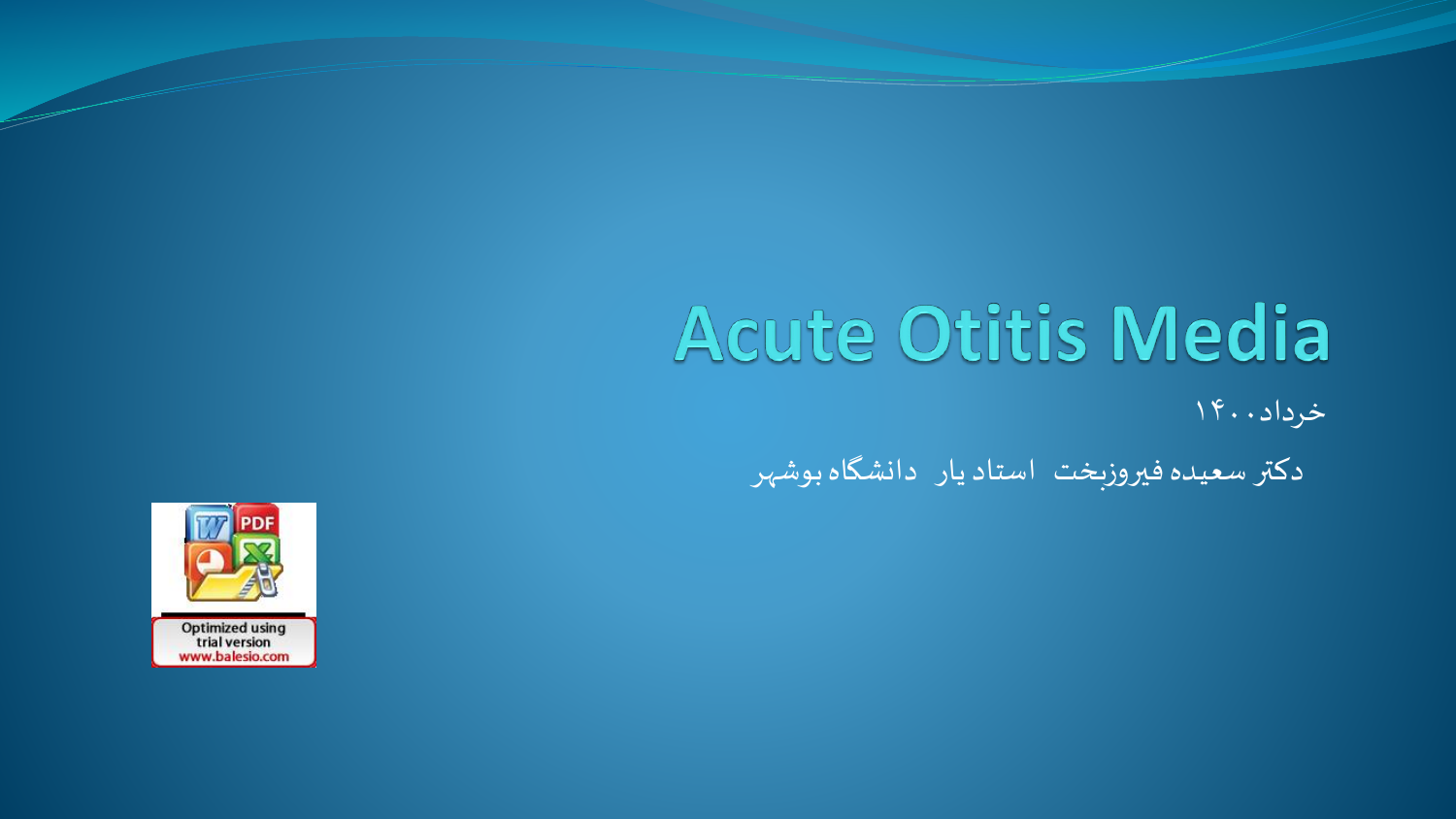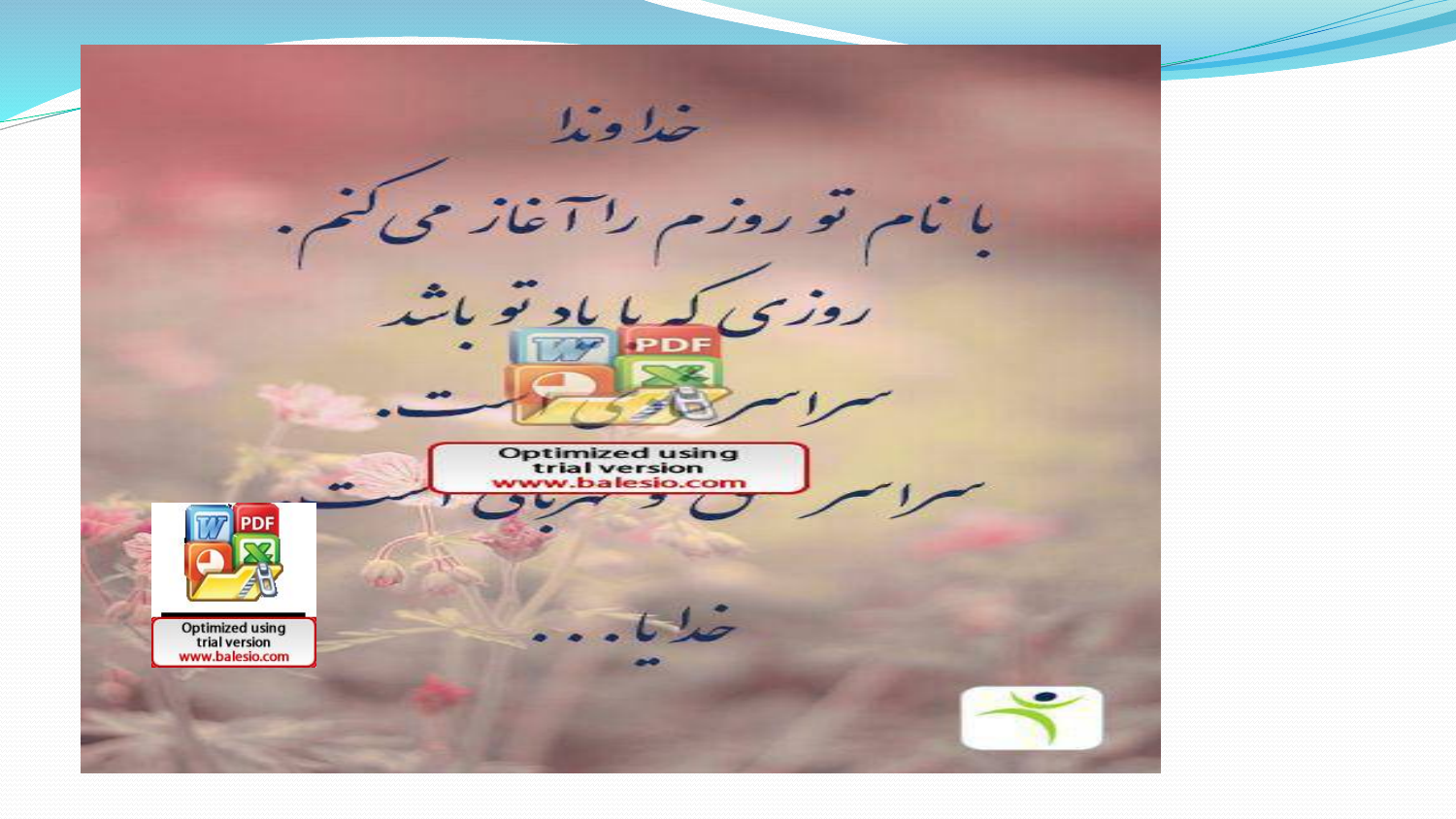# **otitis media (OM)** : 2 main categories

- 1.suppurative /**acute otitis media (AOM)**
- 2.nonsuppurative or **secretory OM,** or **otitis media with effusion (OME)**
- **middle-ear effusion (MEE):** is a feature of both AOM and of OME and is an expression of the underlying **middle-ear mucosal inflammation.**
- MEE: conductive hearing loss (CHL) : ranging from none to as much as 50 dB of hearing loss

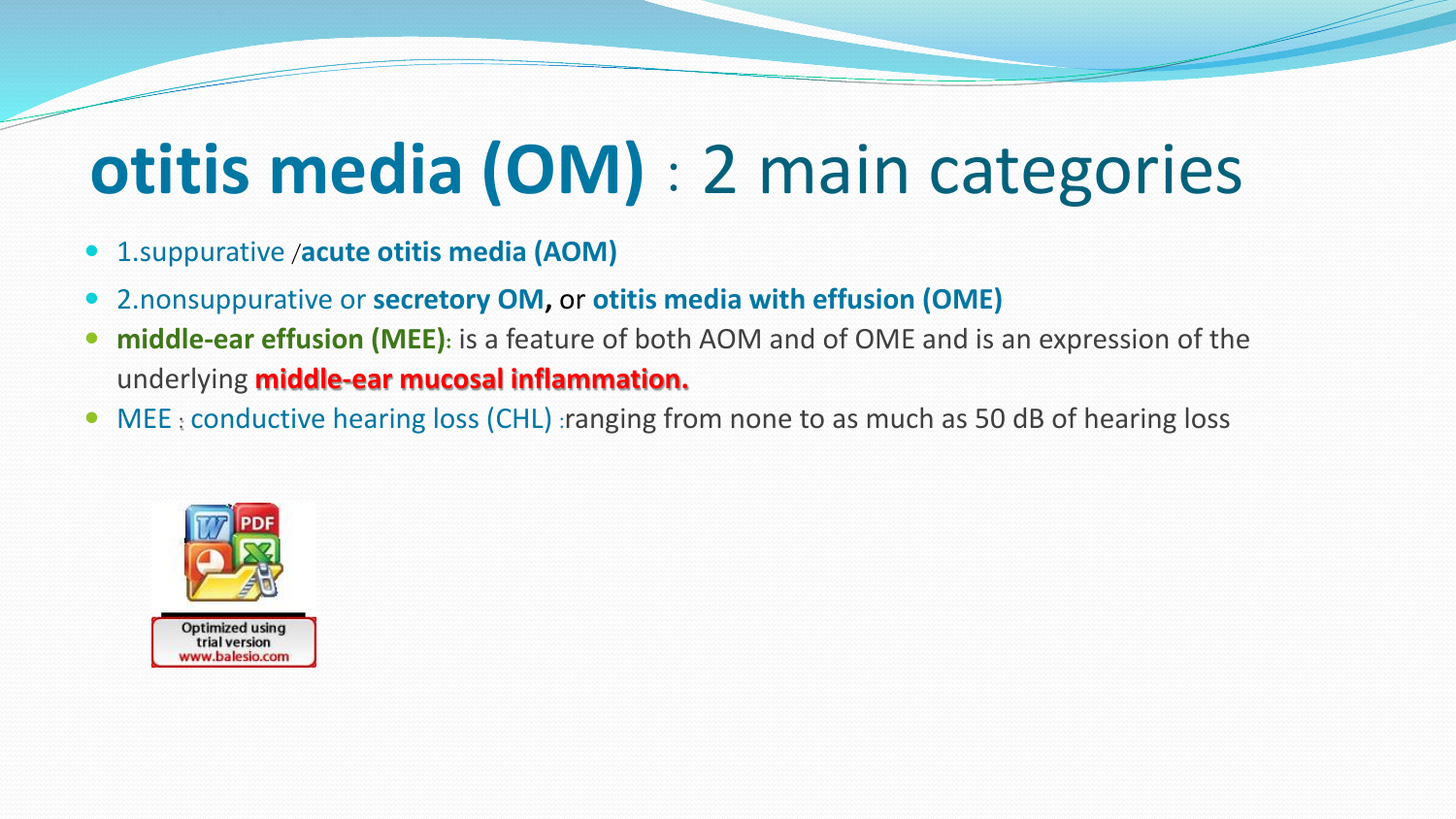## incidence

- The peak incidence and prevalence of OM is during **the 1st 2 yr of life**.
- **More than 80%** of children experience **at least one episode** of OM by the **age of 3 yr**.
- OM is a leading reason for
- physician visits and for use of **antibiotics** and figures importantly in the differential diagnosis of **fever.**
- Accurate visualization of the tympanic membrane (TM) and middle-ear space may be difficult because of anatomy, patient cooperation, or blockage by cerumen, both **underdiagnosis and**



ww.balesio.com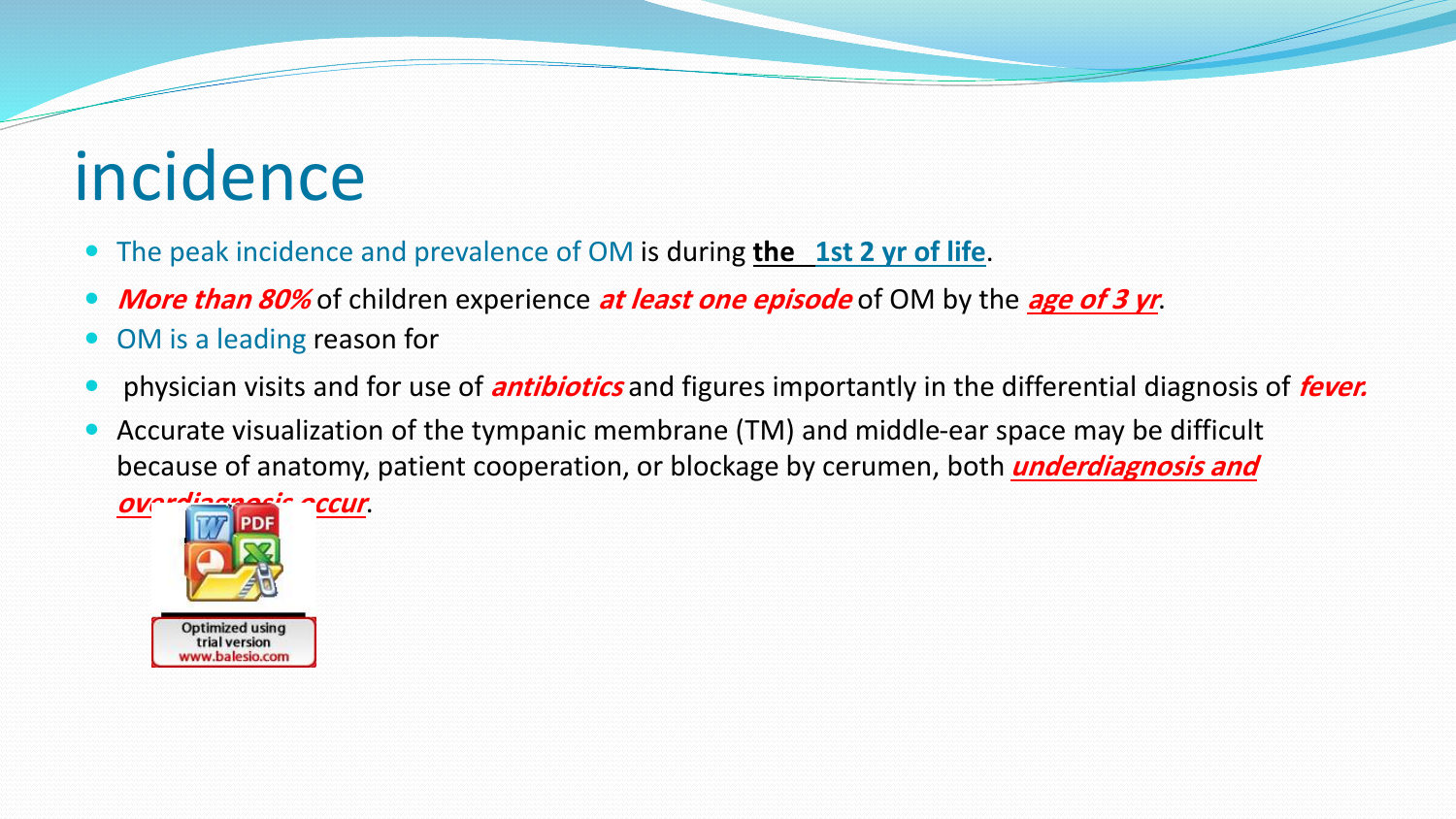

Fig. 658.1 Algorithm for distinguishing betwe acute otitis media and otitis media with effusi TM, tympanic membrane.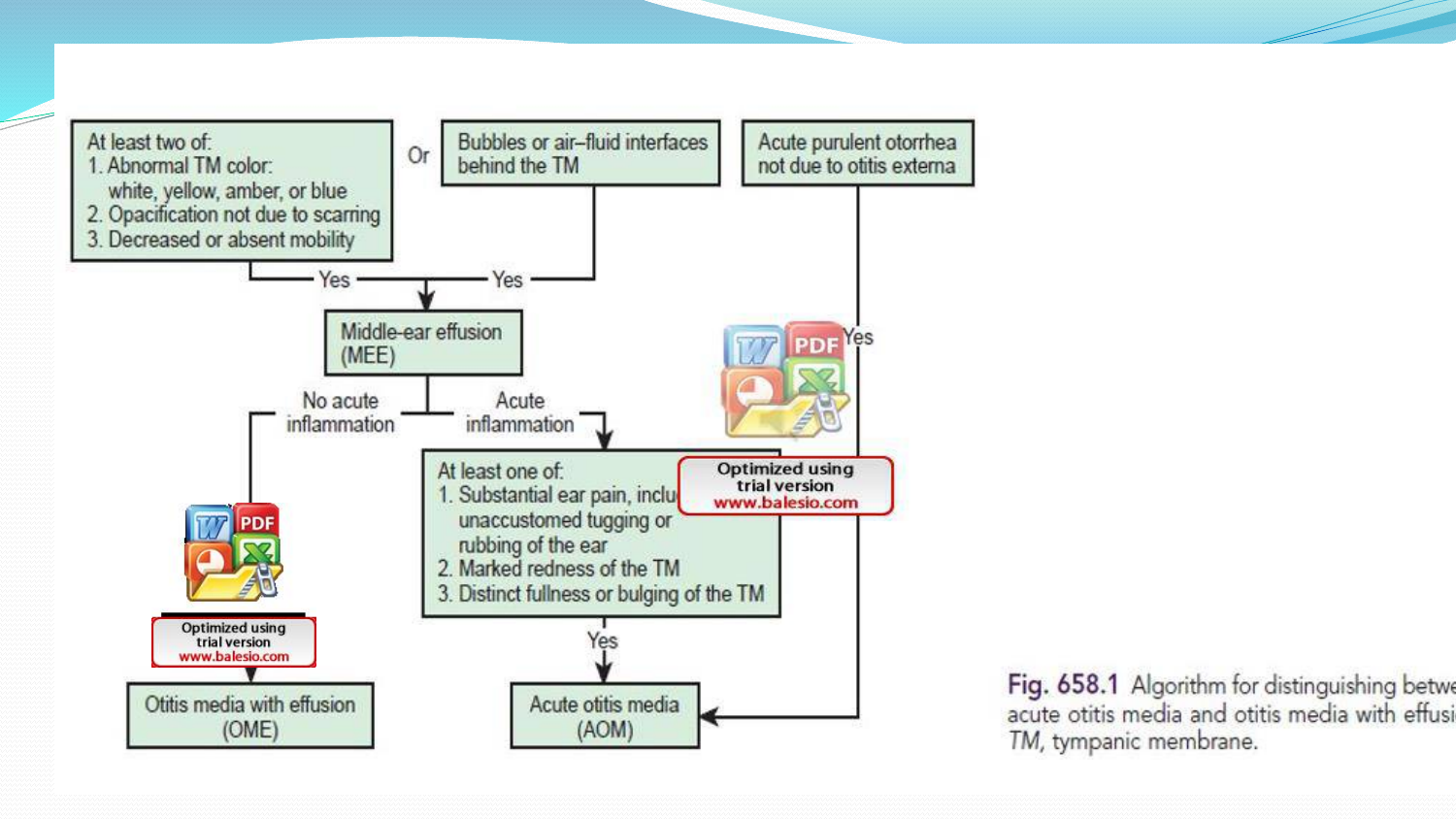

Fig. 658.2 Examples of normal tympanic membrane (A) and of mild<br>bulging (B), moderate bulging (C), and severe bulging (D) of the tympanic membrane from middle-ear effusion. (Courtesy of Alejandro Hoberman, MD.)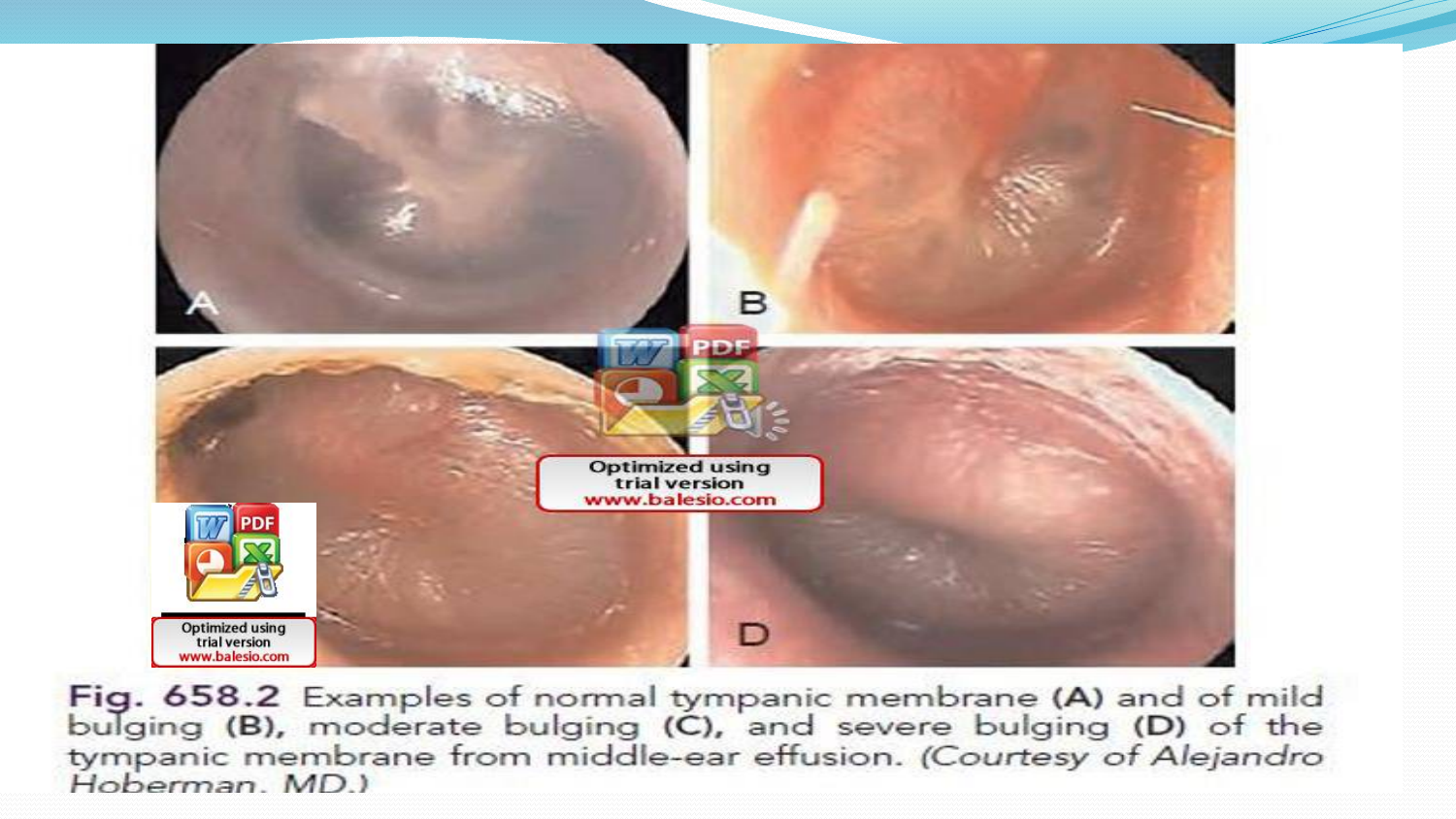

Fig. 658.3 Tympanic membrane in acute otitis media.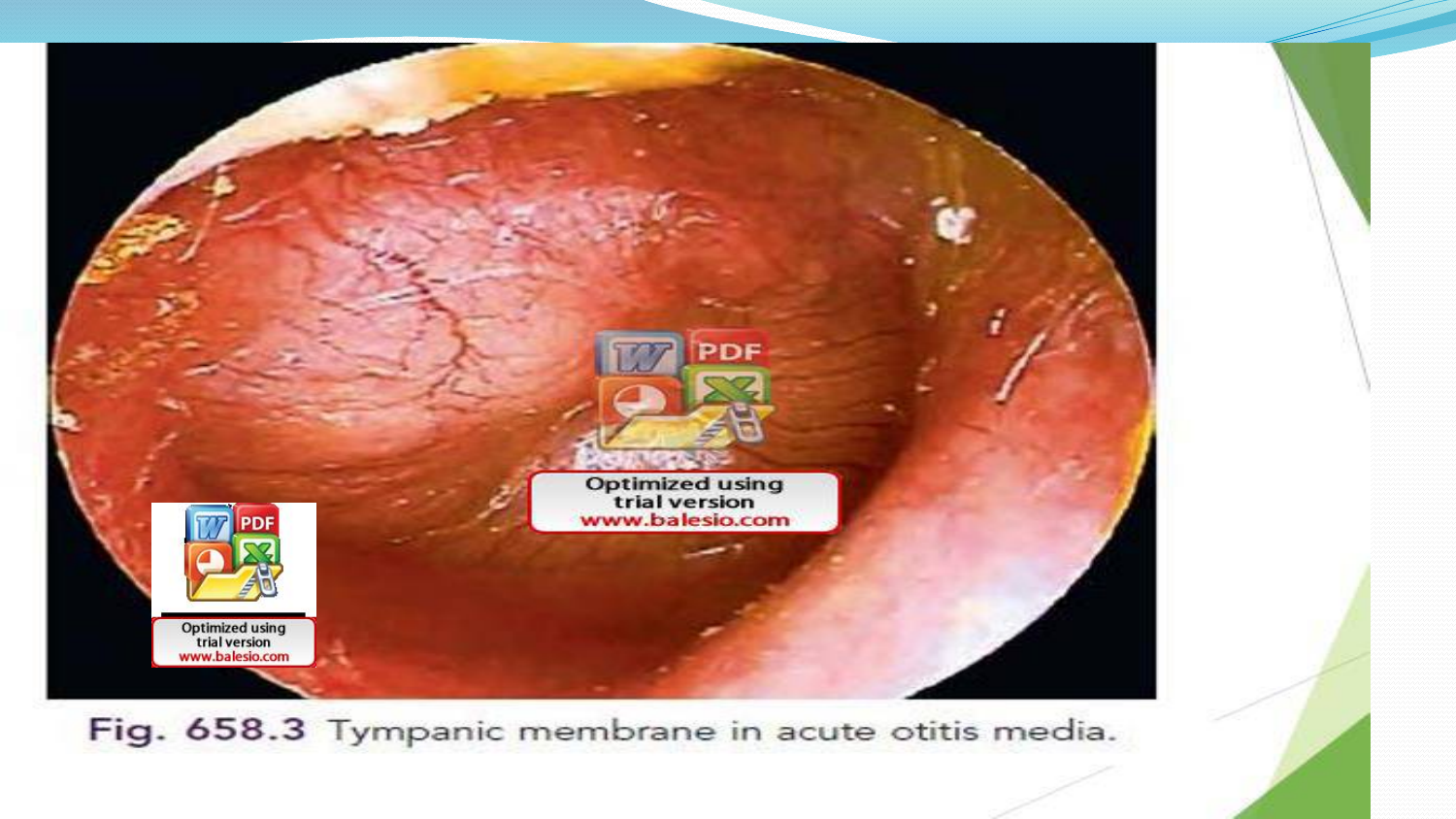## **EPIDEMIOLOGY**

- Several factors affect the *occurrence of OM*, including
- age, gender, race, genetic background, socioeconomic status, breast milk feeding, degree of exposure to tobacco smoke, degree of exposure to other children, presence or absence of respiratory allergy, season of the year, and pneumococcal vaccination status.
- Children with certain types of
- *immune deficiencies*
- congenital craniofacial anomalies (cleft palate)



are **particularly prone to OM.** 

**Optimized using** trial version www.balesio.com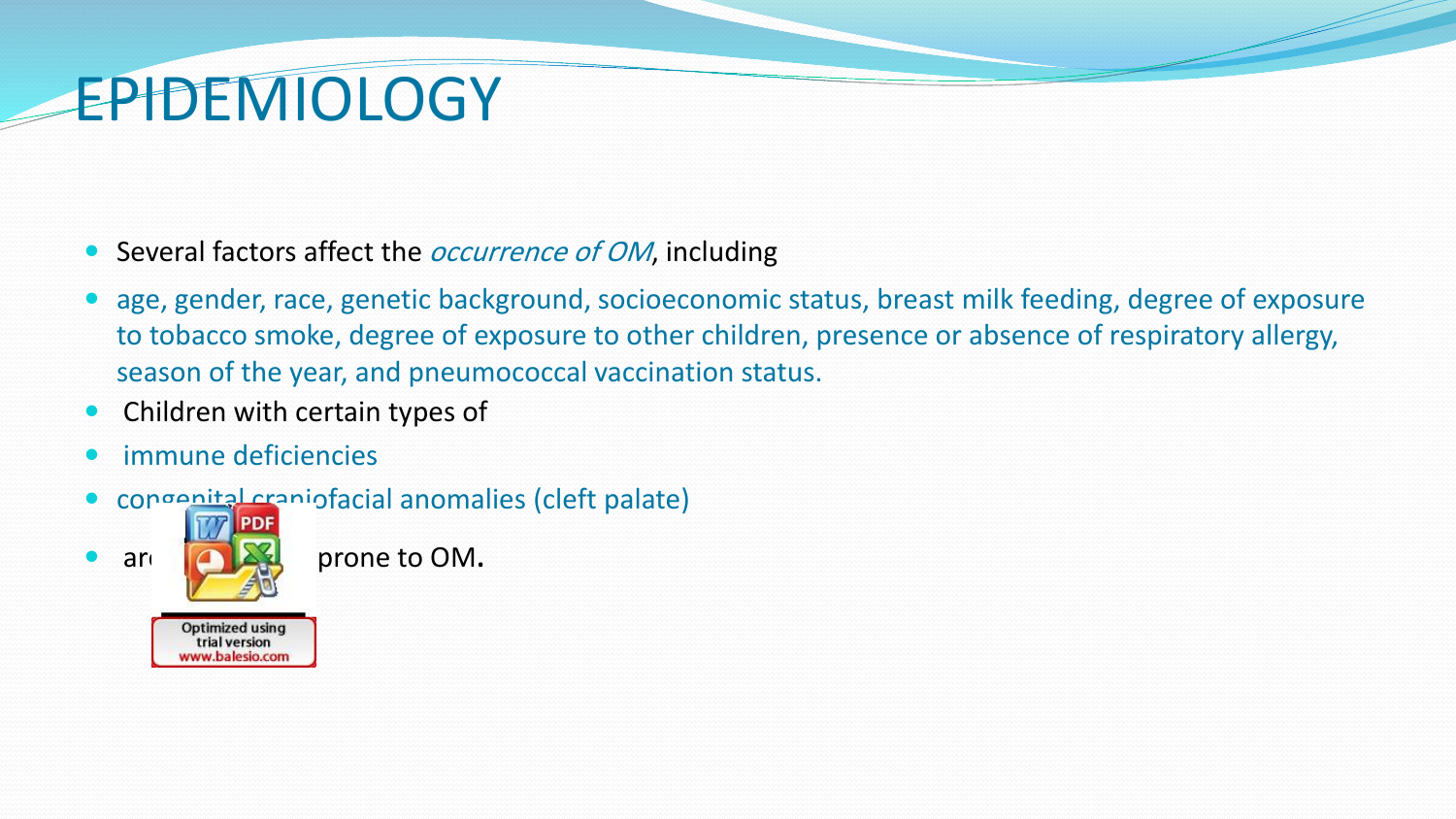### ETIOLOGY of Acute Otitis Media

#### Three **pathogens predominate** in AOM:

Streptococcus pneumoniae nontypeable Haemophilus influenzae Moraxella catarrhalis .

13-valent pneumococcal conjugate vaccine has reduced the prevalence of

S. pneumoniae as a cause of AOM.



**Le Free pathogens** include group A streptococcus, Staphylococcus aureus, and Gram-negative

**Gr. Determinisms** and S. aureus are found most commonly in **neonates** and very **young**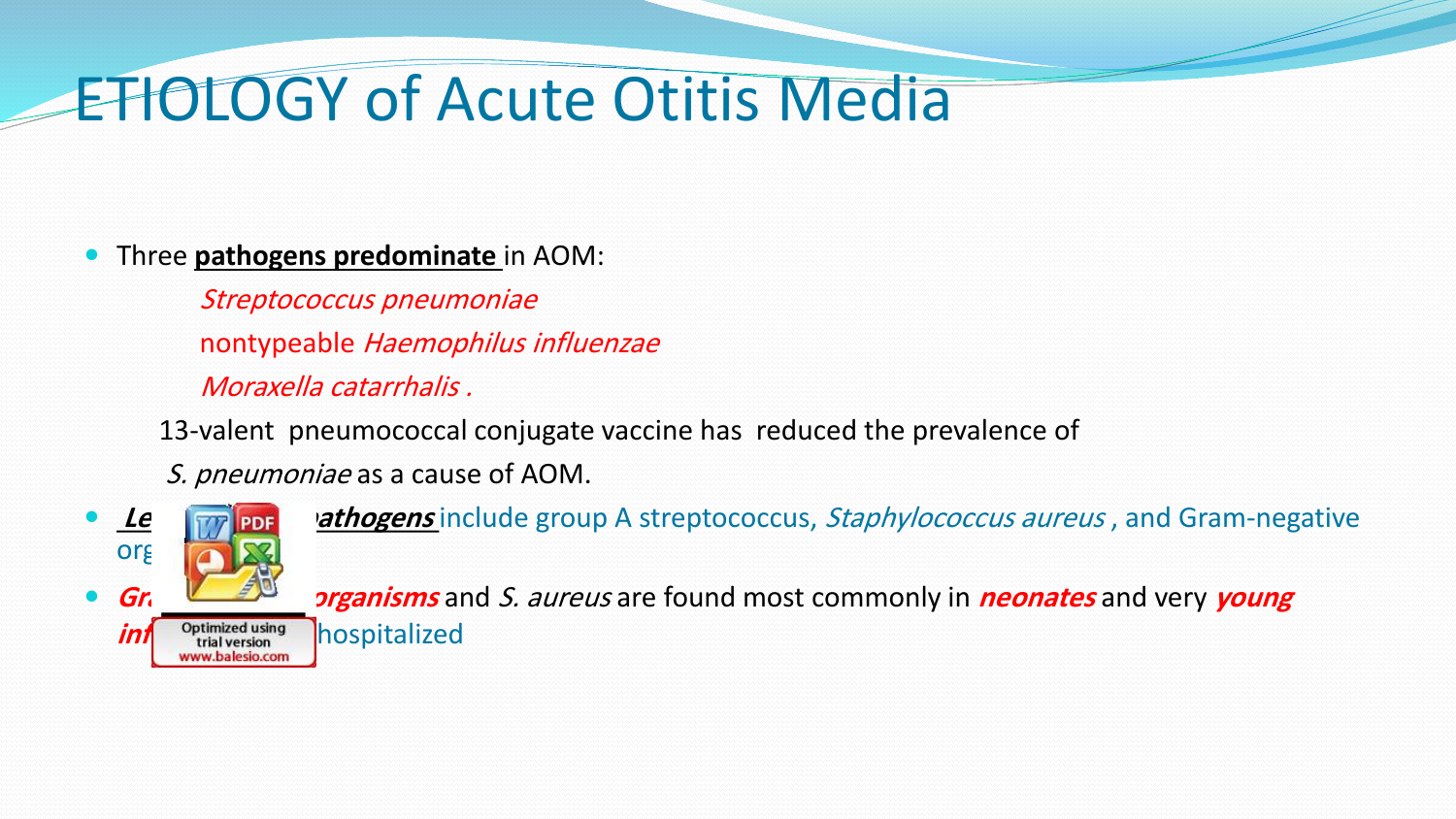#### **ETIOLOGY of Acute Otitis Media**

- Evidence of respiratory viruses also may be found in middle-ear exudates of children with AOM, either alone or, more commonly, in association with pathogenic bacteria.
- Of these viruses, rhinovirus and respiratory syncytial virus are found most often.
- AOM is a known complication of bronchiolitis.

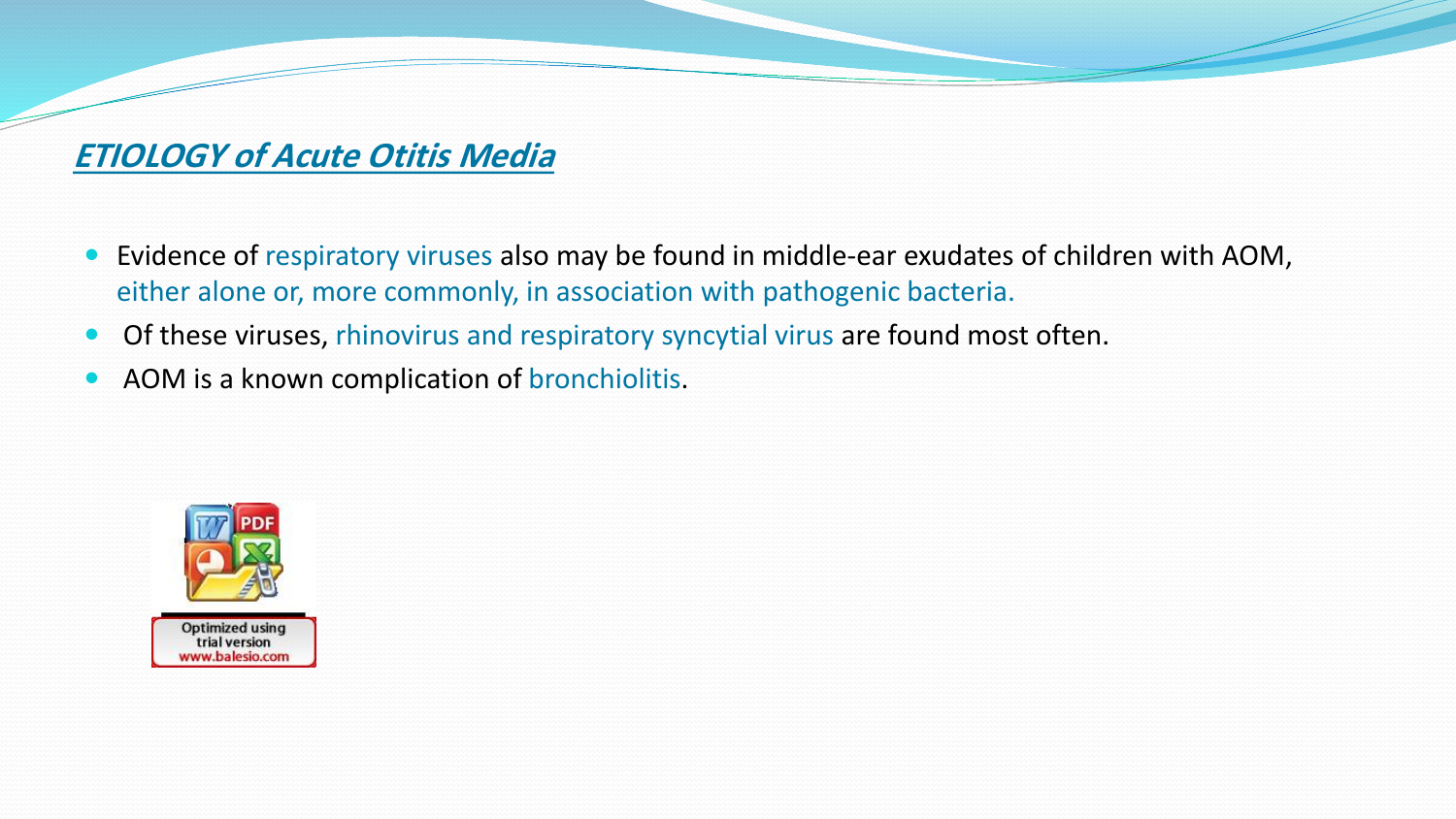### CLINICAL MANIFESTATIONS

- Symptoms of AOM are variable, especially in infants and young children.
- **In young children**, evidence of ear pain may be manifested by irritability or a change in sleeping or eating habits and occasionally, holding or tugging at the ear. Pulling at the ear alone has a low sensitivity and specificity.
- Fever may also be present and may occasionally be the **only sign.**
- Rupture of the TM **with purulent otorrhea** is uncommon.



Optimized using trial version ww.balesio.com

Symptoms associated with upper respiratory tract infections also occur; occasionally there may be no syr  $\frac{100}{100}$  lisease having been discovered at a routine health examination.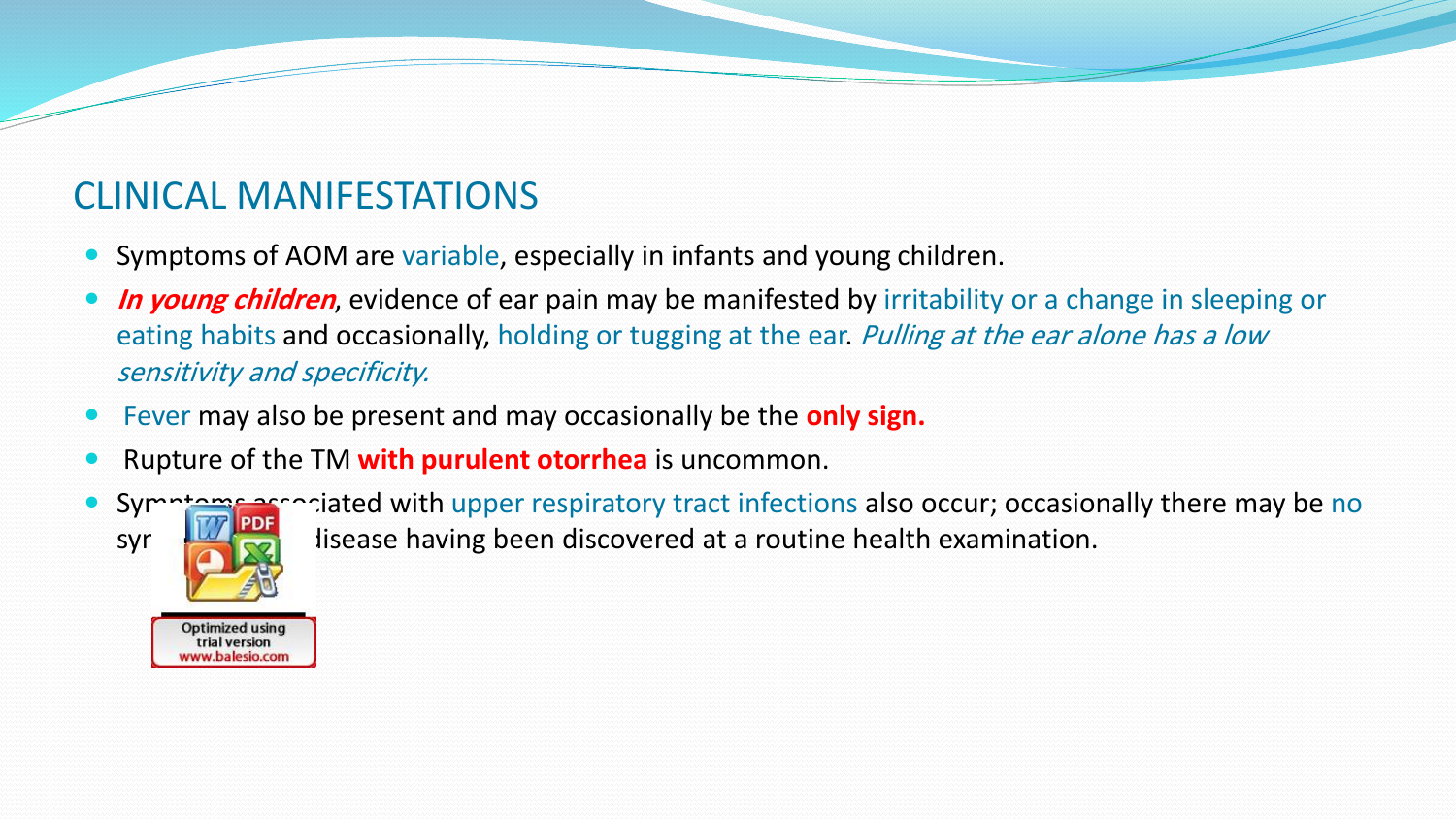#### EXAMINATION OF THE TYMPANIC MEMBRANE ,Otoscopy

- Two types of otoscope heads are available:
- **surgical**, and **diagnostic** or **pneumatic**.
- Examination of the ear in young children is a relatively invasive procedure that is often met with lack of cooperation by the patient.
- A speculum pushed too far forward and placed in this area often causes skin abrasion and pain.



• Learning to provide to preumatic otoscopy is a critical skill in being able to assess a child's ear and **in making an accurate diagnosis of AOM.** 

• Partimized using ng of cerumen with cotton-tipped swabs often worsens cerumen impaction by www.balesio.com Jumen deeper into the canal, compacting it.

If the TM is obscured by cerumen, the cerumen should be removed.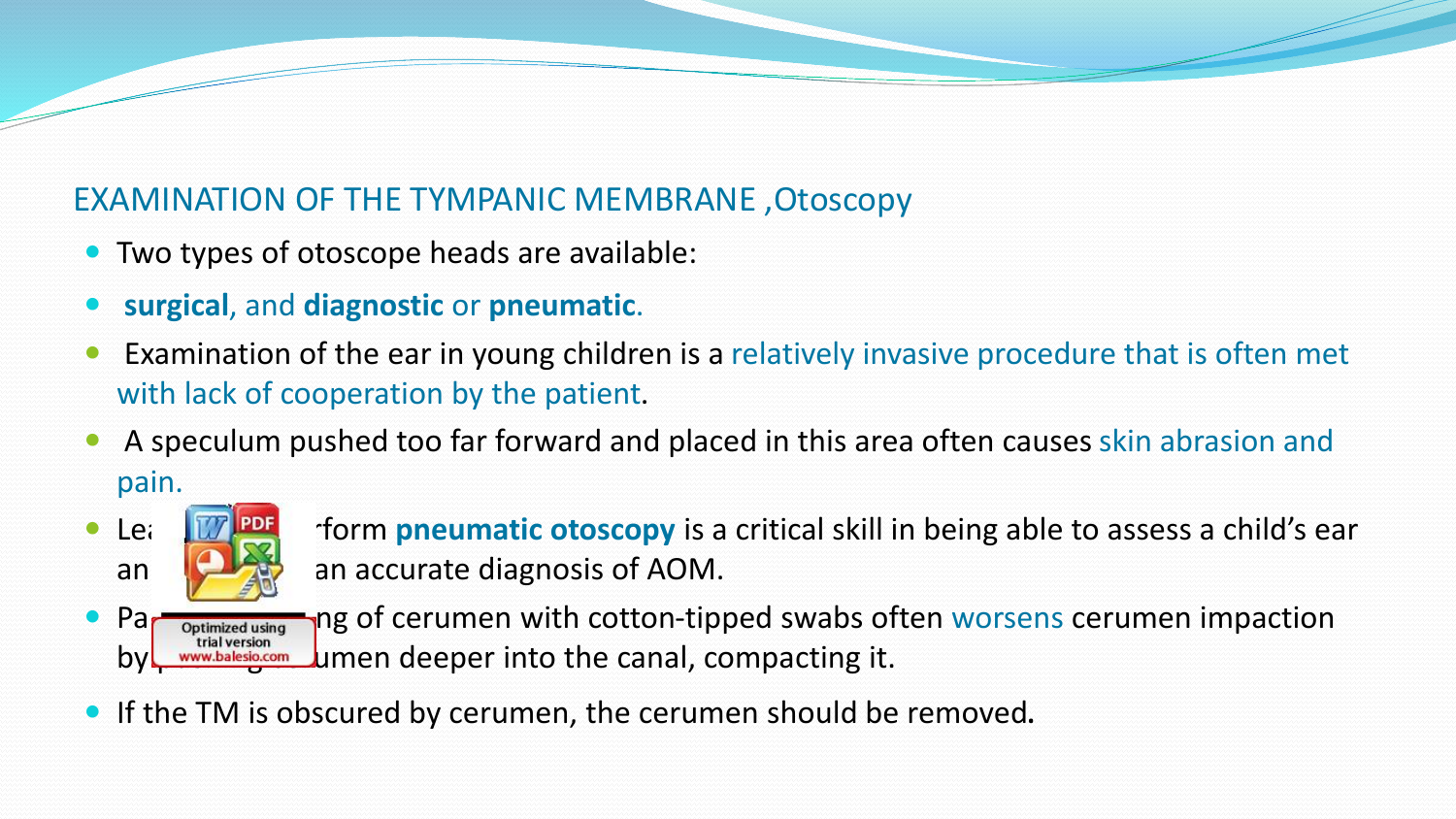

Fig. 658.1 Algorithm for distinguishing between acute otitis media and otitis media with effusion. TM, tympanic membrane.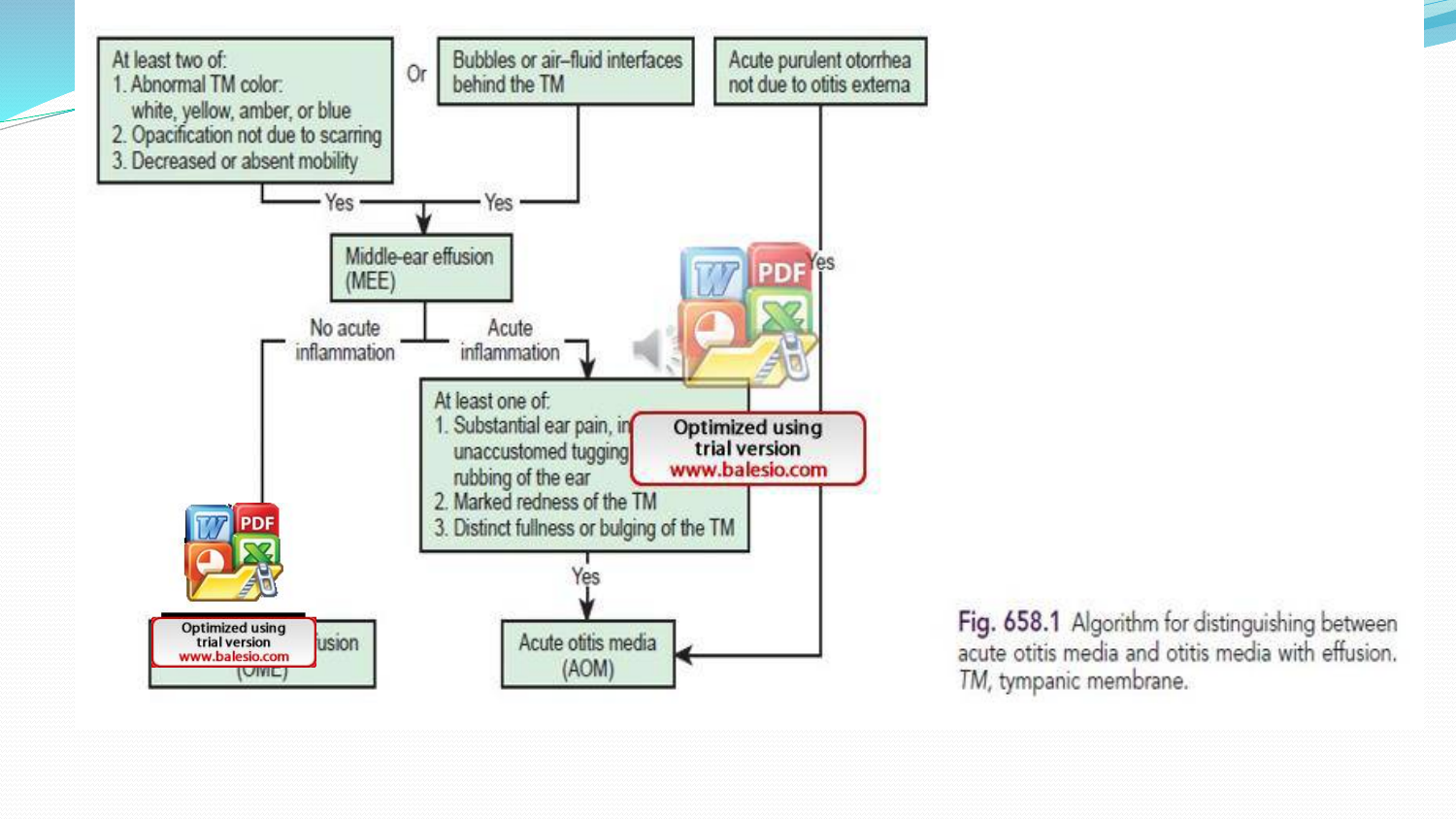# AOM instead of OME

- To support a diagnosis of AOM instead of OME in a child with MEE, distinct fullness or bulging of the TM may be present, with or without accompanying erythema, or by ear pain.
- **•** Unless intense, erythema alone is insufficient because erythema, without other abnormalities, may result from crying or vascular flushing.
- In AOM, the malleus may be obscured and the TM may resemble a bagel without a hole but with a central depression. Bullous myringitis is a physical manifestation.

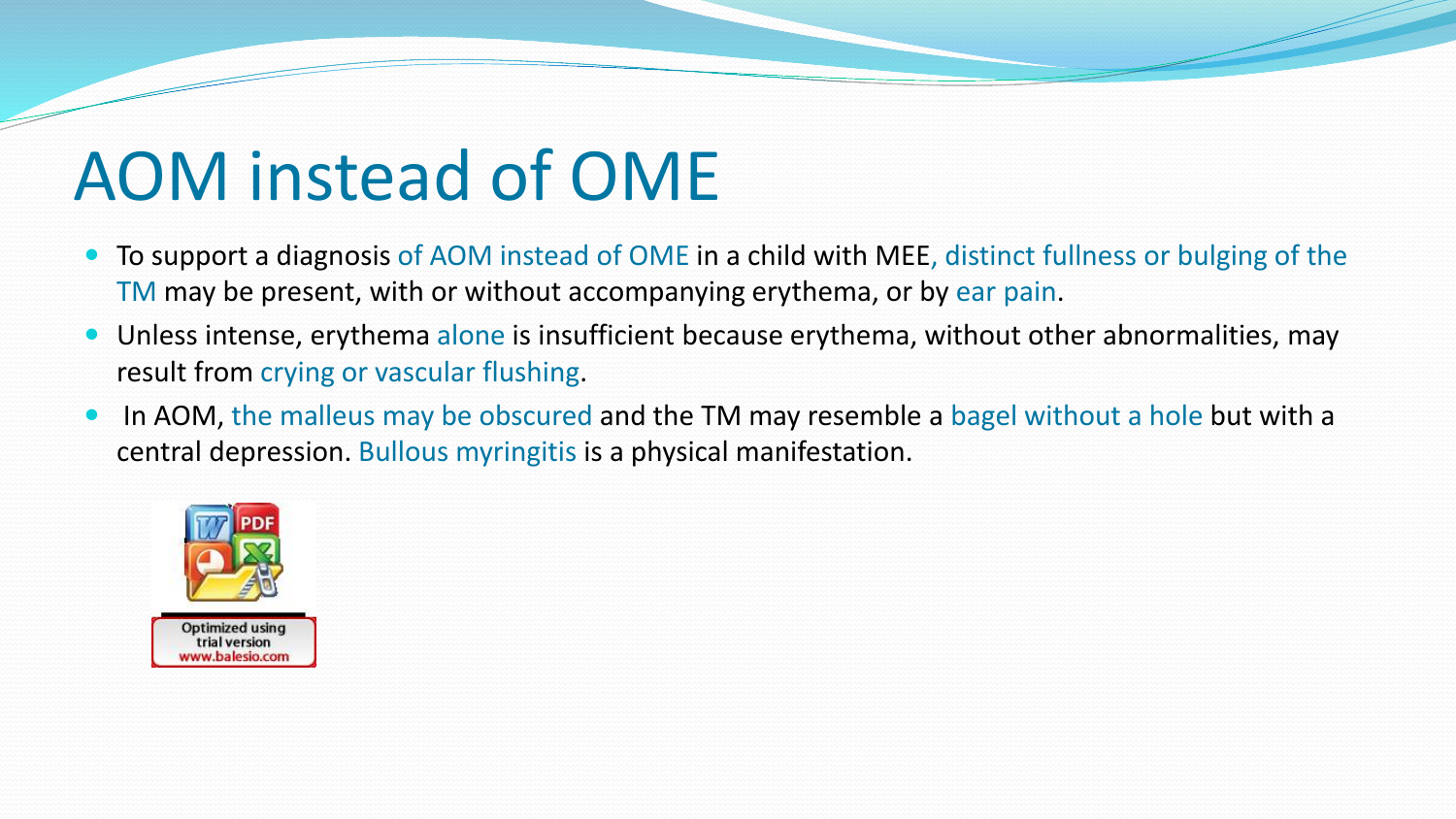### مشكل گوش / گلودرد

#### ۲ ماهه تا ۵ ساله - پزشک

### مشکل گوش را ارزیابی کنید.

|اگر کودک مشکل گوش دارد سؤال کنید: **|•** آیا درد گوش وج<mark>و</mark>د دارد؟ اگرېله برای چه مدتی؟ • آیا از گوش ترشح خارج می شود؟ اگر بله برای چه مدتی؟

طبقهبندى

كنيد

معاينه وبررسي كنيد: • وجود تورم دردناک پشت گوش (ماستوئيد) • خروج چرک از مجرای گوش دمای بدن کودک را اندازه گیری کنید.

| تشخيص نوع درمان                                                                      |                                                                                                                                                                                                                                                                                        | طبقه بندى               | علائم ونشانه ها                                                                                                          |  |
|--------------------------------------------------------------------------------------|----------------------------------------------------------------------------------------------------------------------------------------------------------------------------------------------------------------------------------------------------------------------------------------|-------------------------|--------------------------------------------------------------------------------------------------------------------------|--|
|                                                                                      | ه اقدامات قبل از انتقال (ص ٣۵) را انجام داده و کودک را انتقال دهید.<br>• برای تسکین درد استامینوفن یا ایبویروفن (ص ۳۱) بدهید.                                                                                                                                                          | مأستوثيديت<br>حاد       | ●تورم دردناک استخوان ماستوئید همراه با یا بدون جابجایی لاله<br>ا استحدود انتیکراد <sub>اربر</sub> بغلی)<br>گوش ویب مساوی |  |
|                                                                                      | • برای مدت ۱۰ روز آنتی بیوتیک مناسب (ص ۲۹) تجویز کنید.<br>• برای تسکین درد استامینوفن یا ایبوپروفن (ص ٣١) بدهید.<br>• در صورت وجود ترشح ،گوش را با فتیله گذاری خشک کنید.<br>ەبەمادر توصيە كنيد چە زمانى فورا برگردد.<br>ه به مادر توصیه کنید در صورت عدم بهبودی، ۲ روز بعد مراجعه کند. | عقولت حاد<br>گوش میانی  | درصورت وجود هرگ الا است.<br>• ترشح جرگی از فروغ بر مستقبل است.<br>• درد حاد گوش وی از این ساعت )                         |  |
| <b>MA</b> PDF<br>$\bigcap \mathbb{Z}_2^2$<br><b>Optimized using</b><br>trial version | • به مادر آموزش دهید مراقب عدم ورود آب به گوش کودک باشد.<br>• درصورت وجود ترشح، گوش را با فتيا<br>ەدرمان باقطرە سيپروفلوكساسين براء<br>• جهت پیگیری بیماری ۵ روز بعد مرا-<br>. درصورت عدم باسخ به درمان کودک<br>• پس از بهبودی، جهت ویزیت مجدد                                         | عفولت مزمن<br>گوش       | Optimized using<br>trial version<br>www.balesio.com<br>ه خروج چرک از گوش برای مدت ۱۴ روز یا پیشتر وجود دارد.             |  |
| www.balesio.com                                                                      | • هیچ درمانی نیاز نیست.                                                                                                                                                                                                                                                                | عفونت گوش<br>وحود ندارد | • ترشح چرکی یا درد گوش وجود ندارد.                                                                                       |  |

स्टब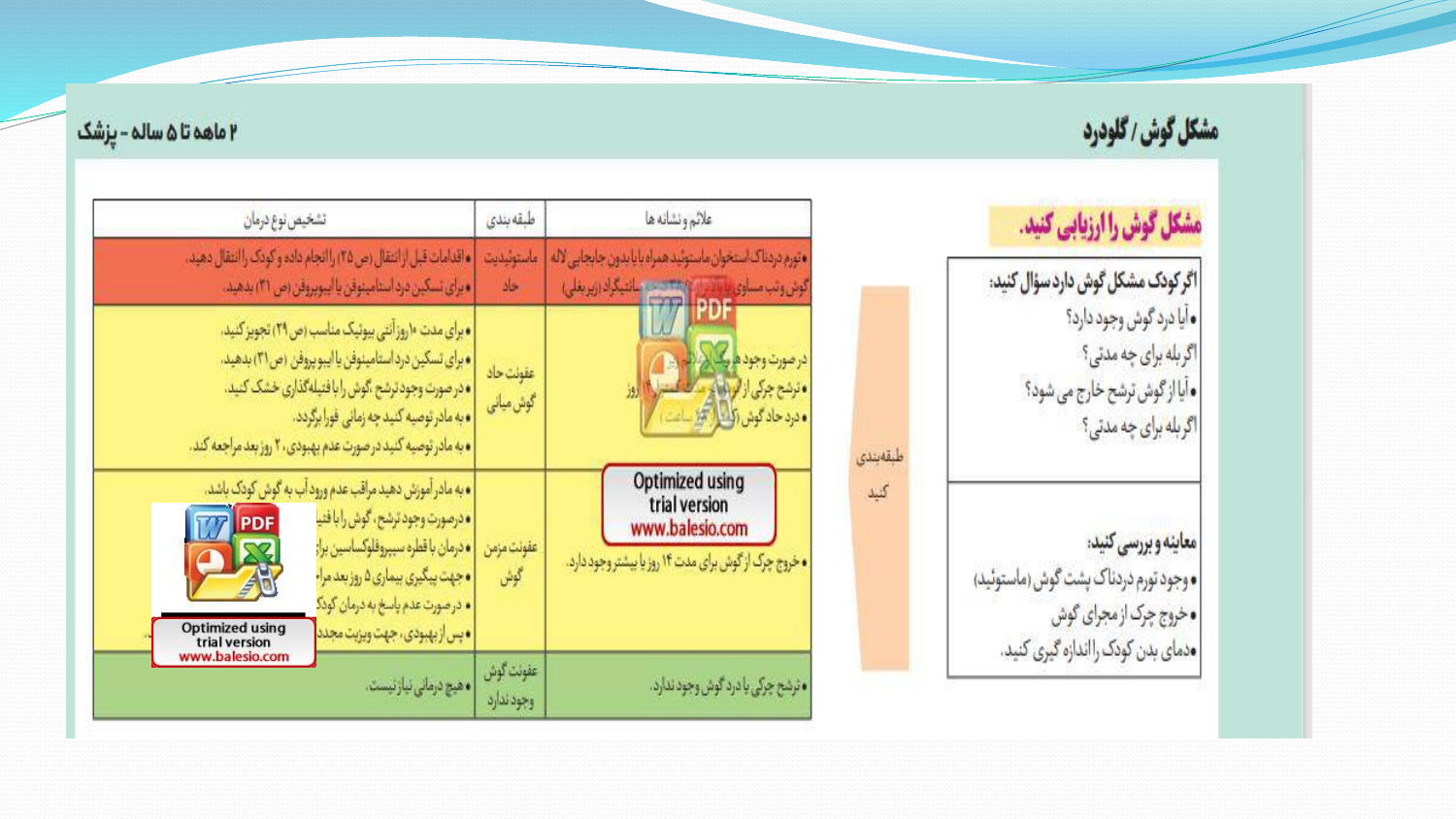### Conjunctivitis-Associated Otitis Media

- Simultaneous appearance of purulent and erythematous conjunctivitis with an ipsilateral OM is a well-recognized presentation, caused by nontypeable H. influenzae in most children.
- Topical ocular antibiotics are ineffective.

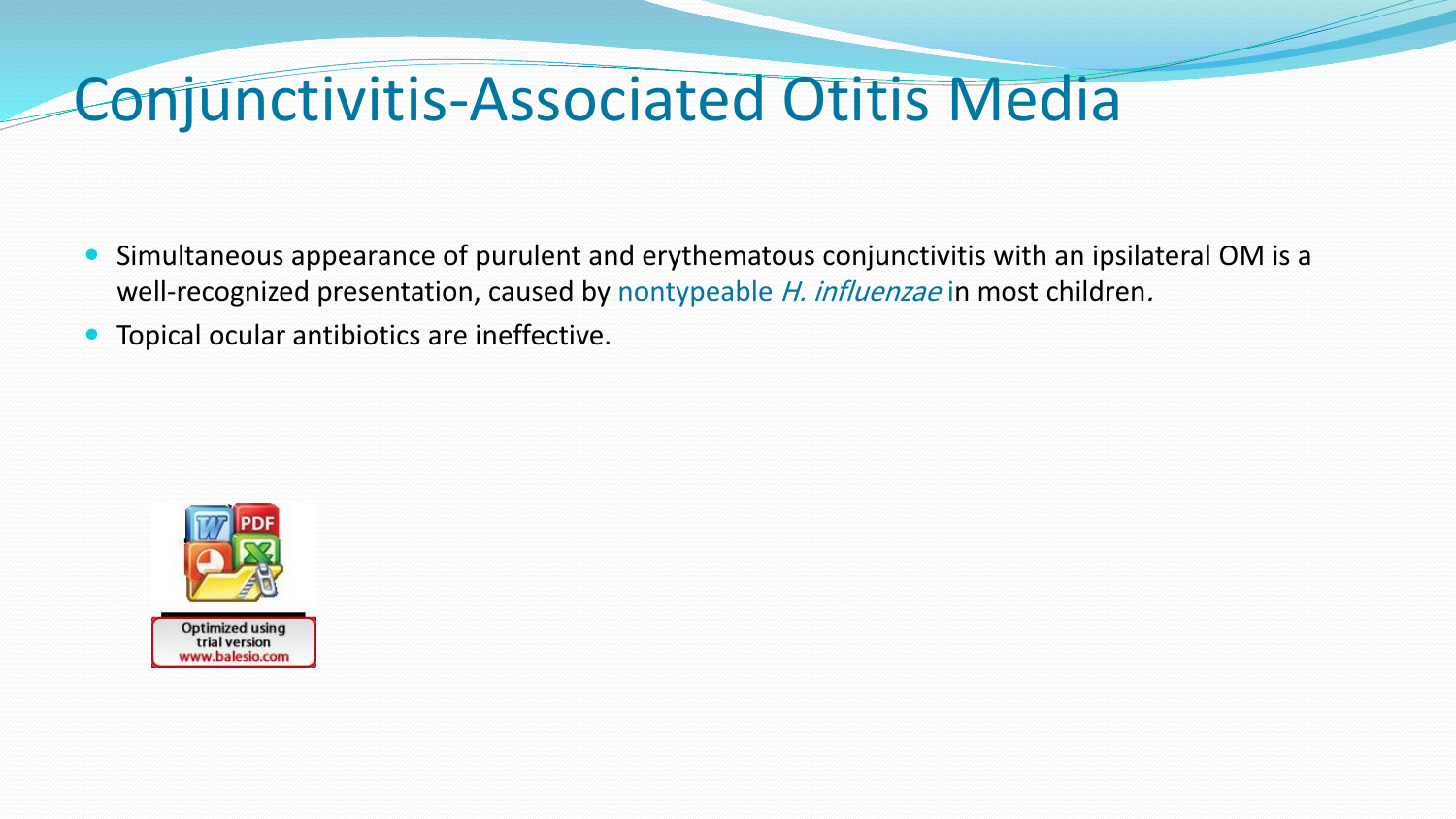## Tympanometry

- Tympanometry is a simple, rapid, atraumatic test that, when performed correctly, offers objective evidence of the presence or absence of MEE.
- Anything tending to stiffen the TM, such as TM scarring or middle-ear fluid, reduces the TM compliance, which is recorded as a flattening of the curve of the tympanogram.
- **Tympanograms** may be grouped into 1 of 3 categories

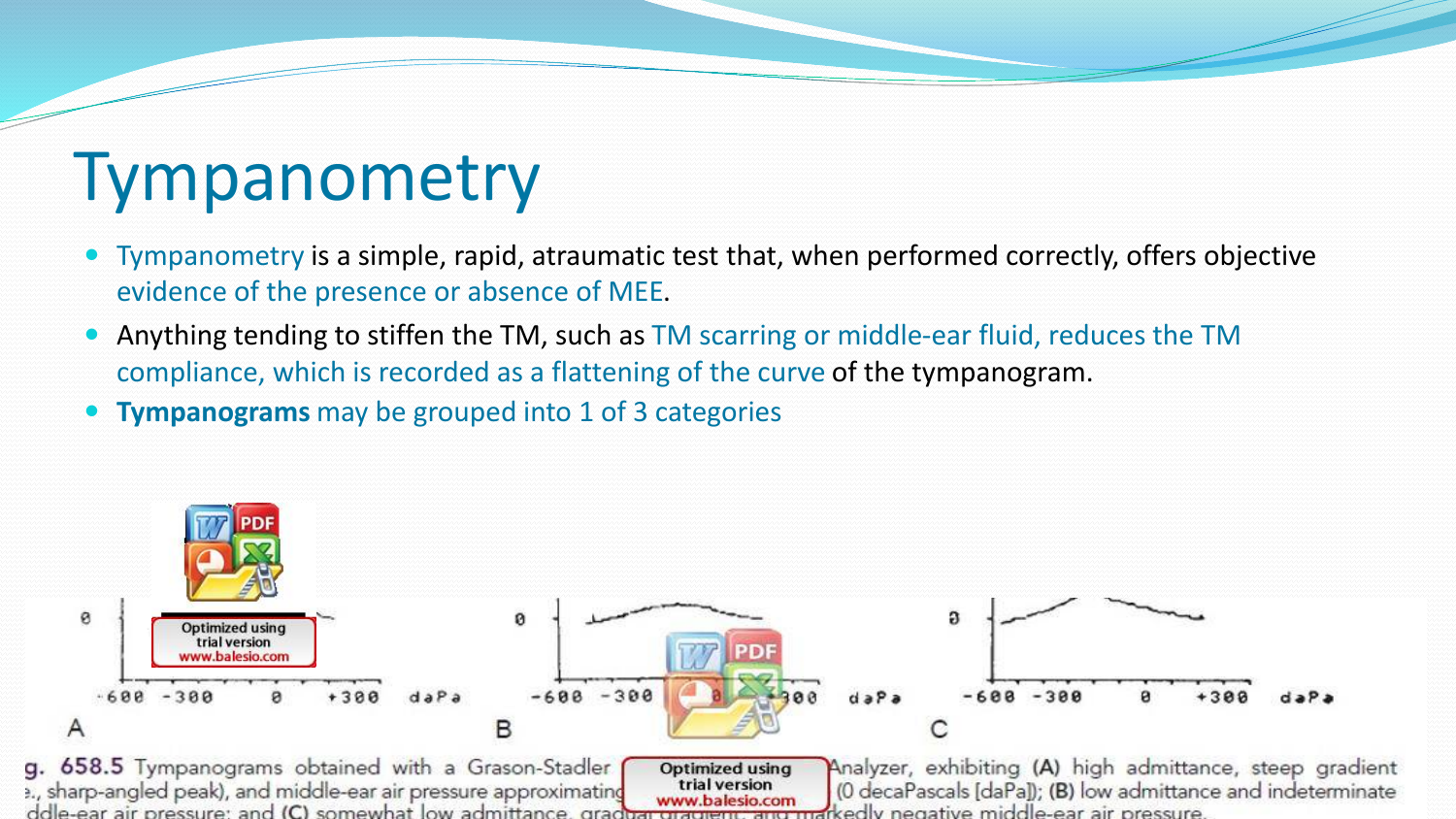# PREVENTION

- Avoiding exposure to individuals with respiratory infection;
- Appropriate vaccination strategies against pneumococci and influenzae;
- Avoiding environmental tobacco smoke;
- Breast milk feeding.

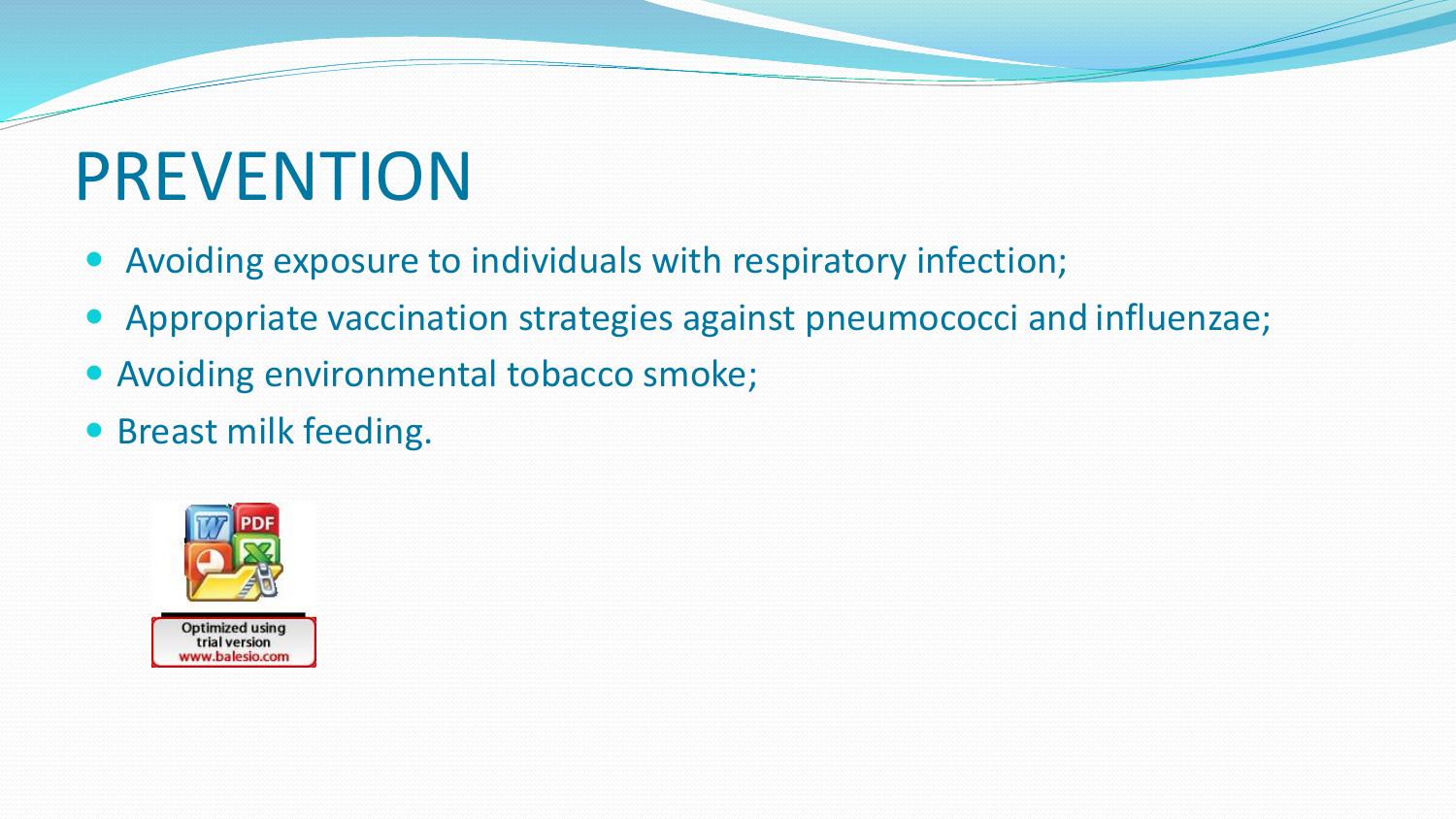### Treat ment

- For younger patients, <2 yr of age, treat all confirmed diagnoses of AOM.
- In patients, <6 mo of age, even presumed episodes of AOM should be treated.
- In children between 6 and 24 mo of age who have a questionable diagnosis of OM but severe disease, defined as temperature of >39°C, significant otalgia, or toxic appearance, antibiotic therapy is also recommended.
- Children between 6 and 24 mo of age with a questionable diagnosis and nonsevere



dis  $\lim_{n \to \infty}$  bserved for a period of 2-3 days with close follow-up. Treatly and in a longer than 10 days may be required for children who are very  $\mathbf{y}$  ing severe episodes or whose previous experience with OM has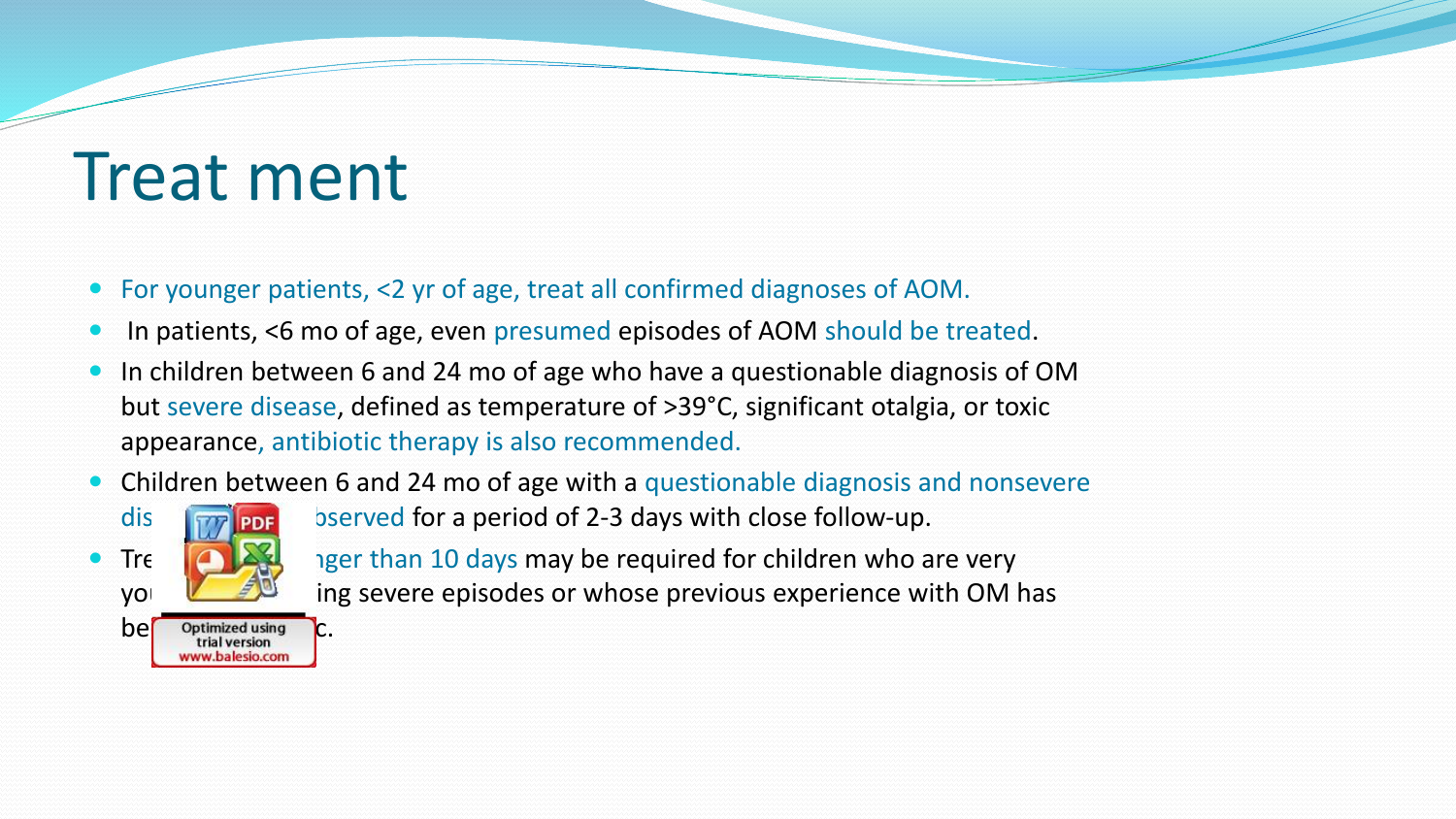

Fig. 658.6 Algorithm for management of acute otitis media. (From Mazer BD: Otitis media. In Leung DYM, Szefler SJ, Bonilla FA, et al. editors: Pediatric allergy: principles and practices, ed 3, Philadelphia, 2016, Elsevier, Fig 25-3.)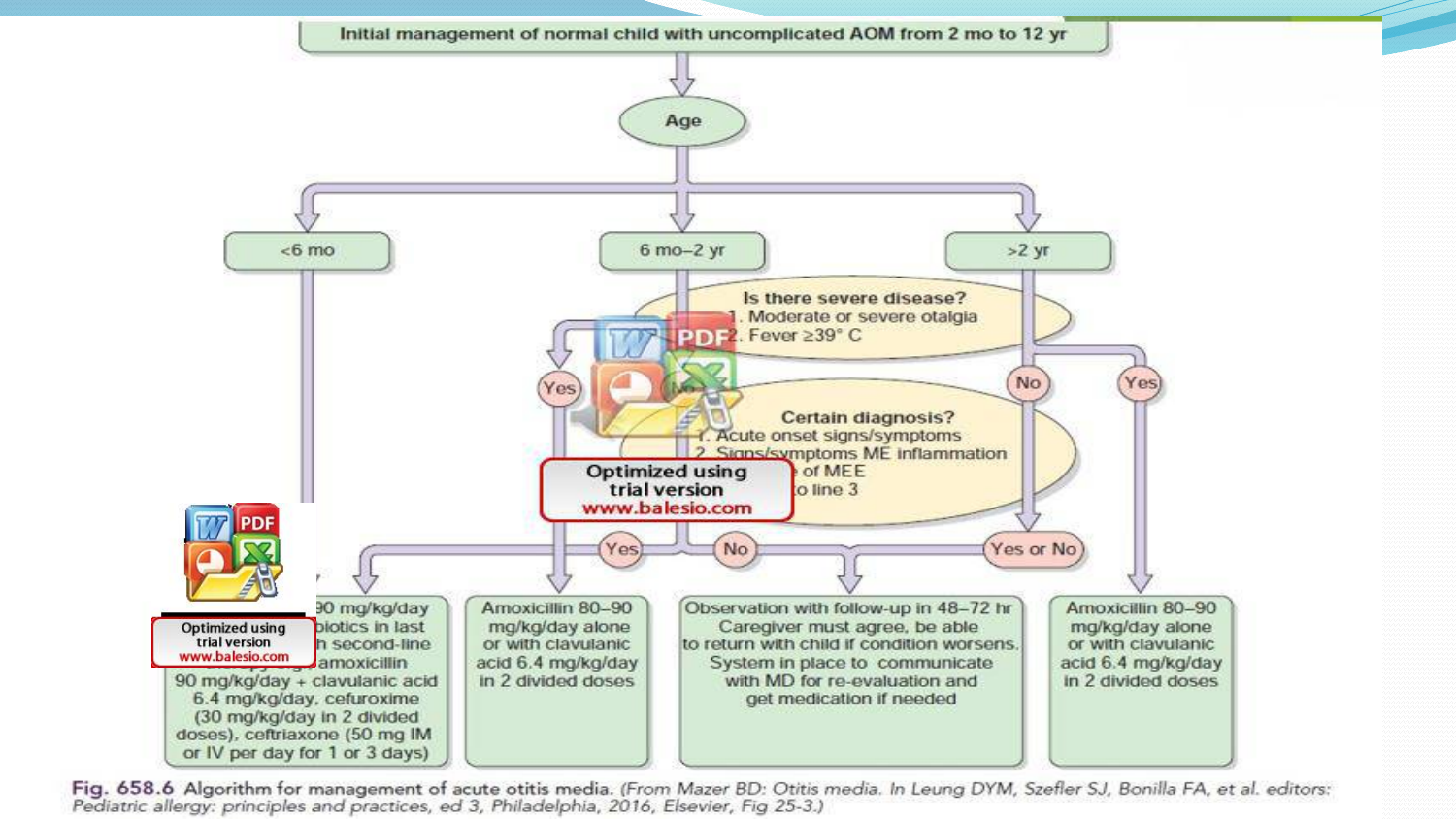| Initial Immediate or Delayed Antibiotic Treatment            |                                                                                                                                                                                  |                                                                                                                                                                                                                                                                                                                              | Antibiotic Treatment After 48-72 hr of<br><b>Failure of Initial Antibiotic Treatment</b> |                                        |  |
|--------------------------------------------------------------|----------------------------------------------------------------------------------------------------------------------------------------------------------------------------------|------------------------------------------------------------------------------------------------------------------------------------------------------------------------------------------------------------------------------------------------------------------------------------------------------------------------------|------------------------------------------------------------------------------------------|----------------------------------------|--|
| <b>TREATMENT</b>                                             | <b>RECOMMENDED FIRST-LINE</b>                                                                                                                                                    | ALTERNATIVE TREATMENT (IF PENICILLIN<br><b>ALLERGY OR SUSPICION OF BETA</b><br>LACTAMASE-PRODUCING ORGANISMS)                                                                                                                                                                                                                | <b>RECOMMENDED</b><br><b>TREATMENT</b>                                                   | <b>ALTERNATIVE</b><br><b>TREATMENT</b> |  |
| Amoxicillin<br>(Pathogens include)<br>non-type B, Moraxella) | Pneumococcus, H. influenzae                                                                                                                                                      | Cefdinir<br>PD                                                                                                                                                                                                                                                                                                               | Amoxicillin-<br>clavulanate                                                              | Ceftriaxone                            |  |
| or.                                                          |                                                                                                                                                                                  | or                                                                                                                                                                                                                                                                                                                           | or                                                                                       | Faliure of second<br>antibiotic        |  |
| Amoxicillin-clavulanate<br>Ceftriaxone IM/IV for 1-3 days    | <b>PDF</b>                                                                                                                                                                       | Cefpodoxime<br><b>Optimized using</b><br>trial version<br>Ceftriaxone<br>www.balesio.com<br>Levofloxacin                                                                                                                                                                                                                     | Ceftriaxone                                                                              | Azithromycin<br>Tympanocentesis*       |  |
| <b>ANTIBIC</b><br>· Amoxi<br>• Amoxi                         | y bid for 10 days<br>• Ceftria Optimized using<br>• Ceftria www.balesio.com ay qd IM, IV for Ceftria www.balesio.com d for 10 days<br>• Cefpodoxime 10 mg/kg/day bid for 10 days | atio 14:1) 90 mg/kg/day of amoxicillin component bid for 10 days<br>ay qd IM, IV for 1-3 days<br>• Levofloxacin 20 mg/kg/day bid if $\leq$ 5 yr for 10 days; 10 mg/kg/day bid if $>$ 5 yr for 10 days<br>• Azithromycin 10 mg/kg/day on day 1 QD then 5 mg/kg/day days 2-5 qd or 10 mg/kg/day for 3 days QD or 20 mg/kg once |                                                                                          |                                        |  |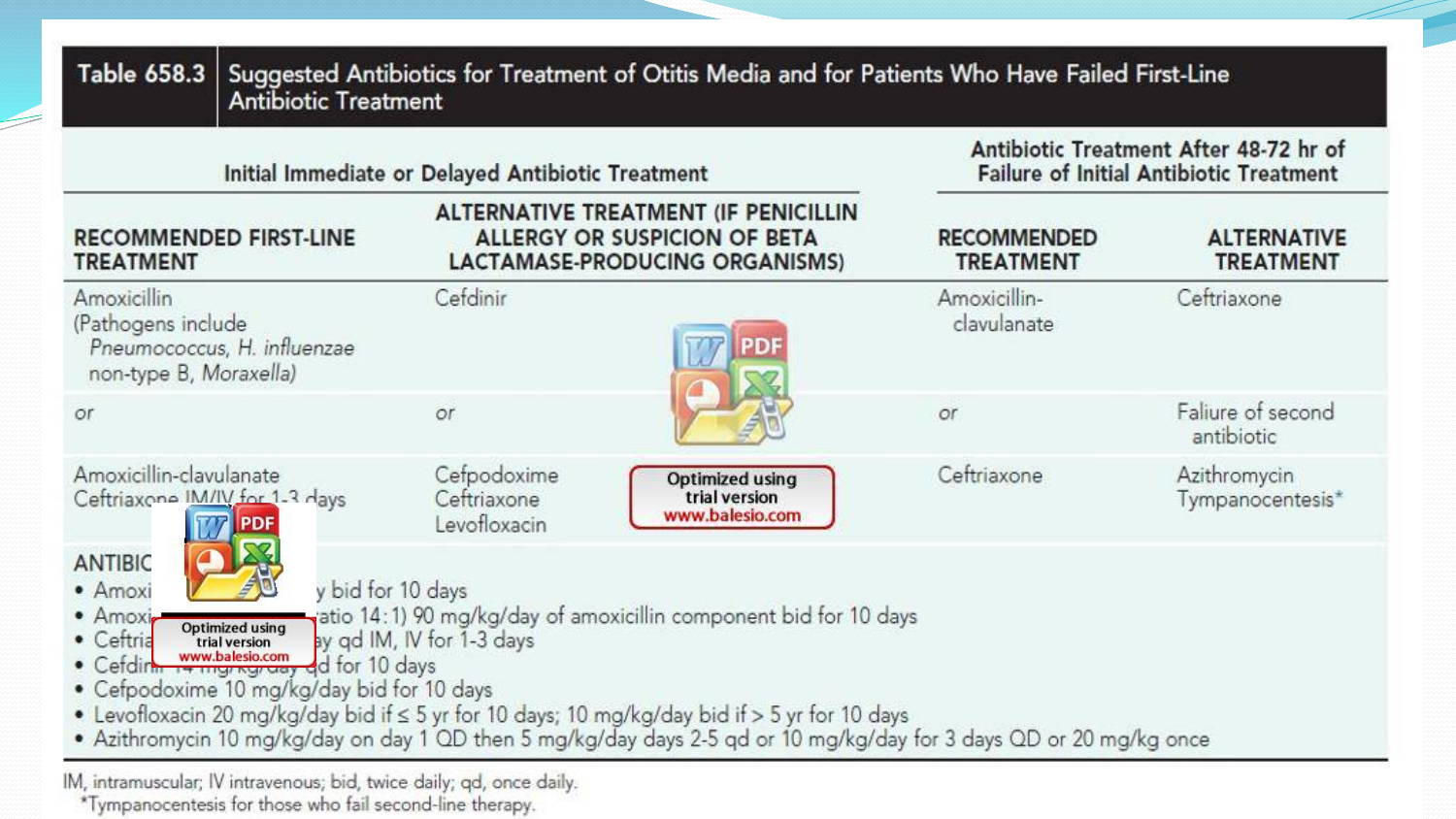## **Treat ment**

- Clarithromycin and azithromycin have only limited activity.
- Clindamycin is active against most strains of S. pneumoniae, but is not active against nontypeable H. influenzae or M. catarrhalis.
- Cefixime, trimethoprim-sulfamethoxazole, and erythromycin-sulfisoxazole have significant lack of effectiveness .
- Antimicrobial prophylaxis clearly outweigh potential benefits.



Co **The sum anticontified Secongestant** , topical intranasal steroid sprays and mucolytic agents agents no longer recommended for treatment of OME and are contraindicated for OME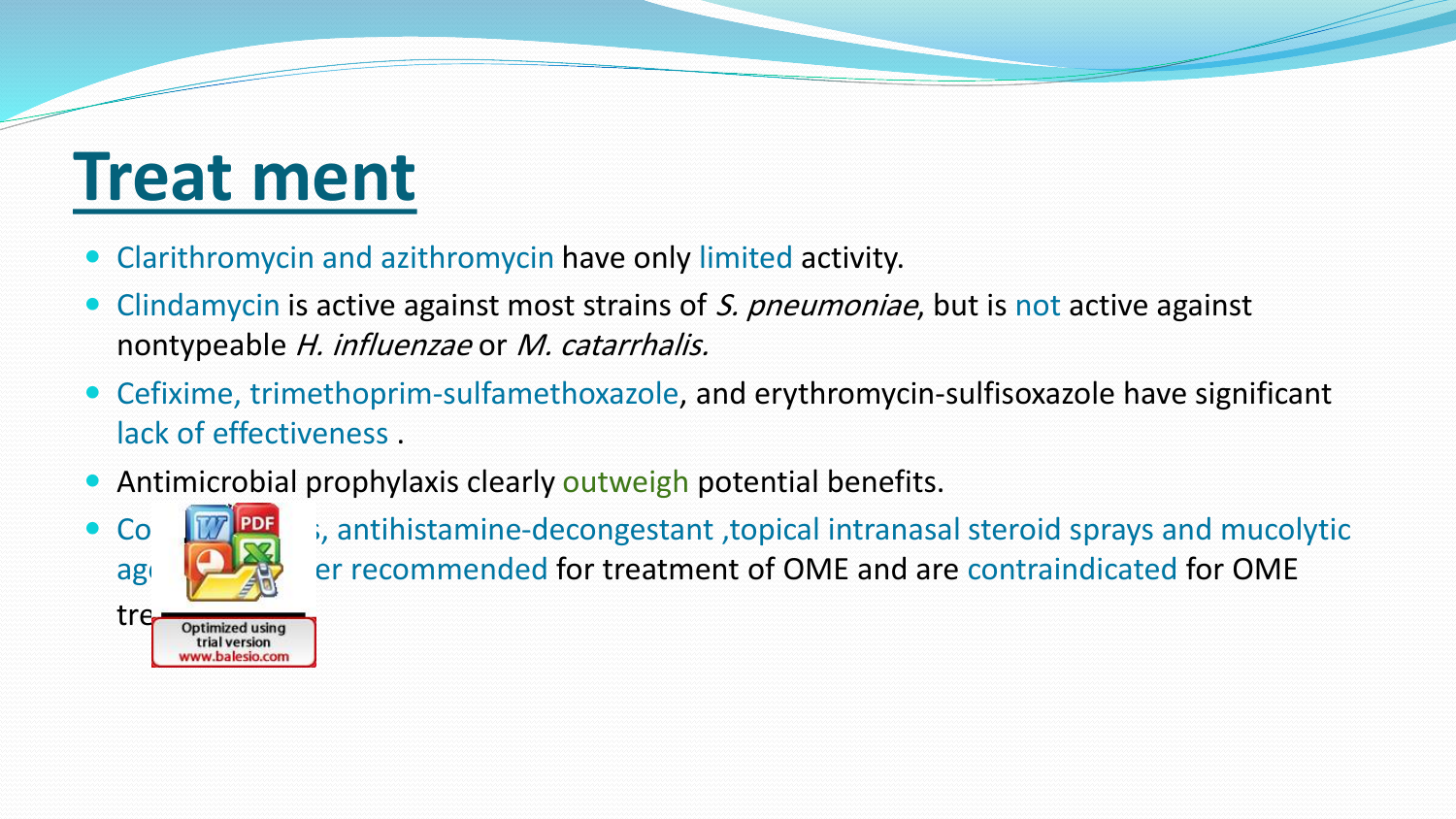## Follow-up

- Follow-up within days is advisable in the young infant with a severe episode or in a child of any age with continuing pain.
- Follow-up within 2 wk is appropriate for the infant or young child who has been having frequent recurrences. At that point, the TM is not likely to have returned to normal, but substantial improvement in its appearance should be evident.
- In the child with only a sporadic episode of AOM and prompt symptomatic improvement, follow-up 1 mo after initial examination is early enough, or in older children, no follow-up may be necessary



Optimized using trial version ww.balesio.com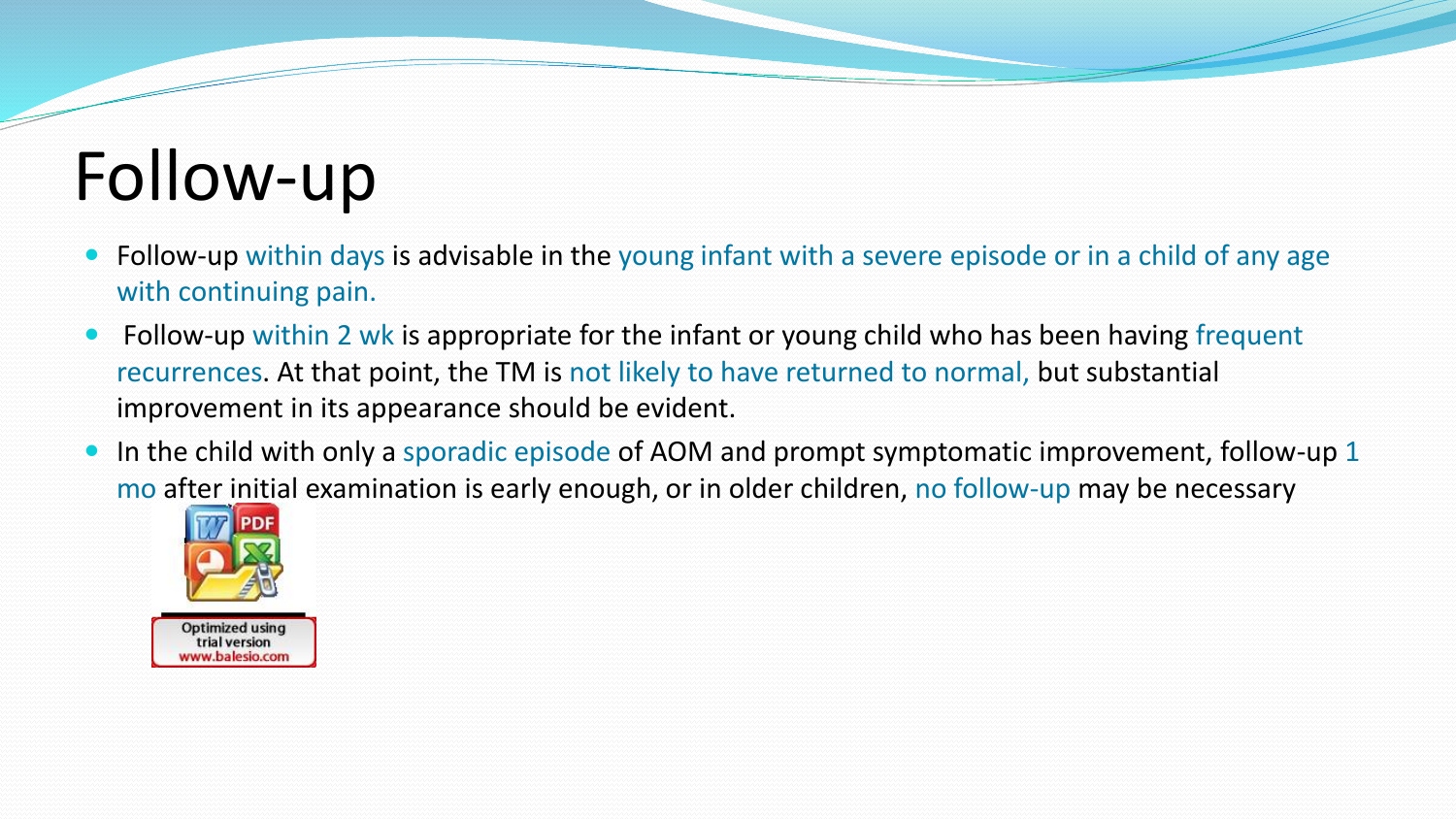### Myringotomy and Insertion of Tympanostomy Tubes

- When AOM is recurrent, despite appropriate medical therapy, consideration of surgical management of AOM with tympanostomy tube insertion is warranted, it in reduce the rate of AOM .
- When a patient experiences three episodes of AOM in a 6-mo period, or four episodes in a 12-mo period with one episode in the preceding 6 mo, potential surgical management of the child's AOM should be discussed with the parents

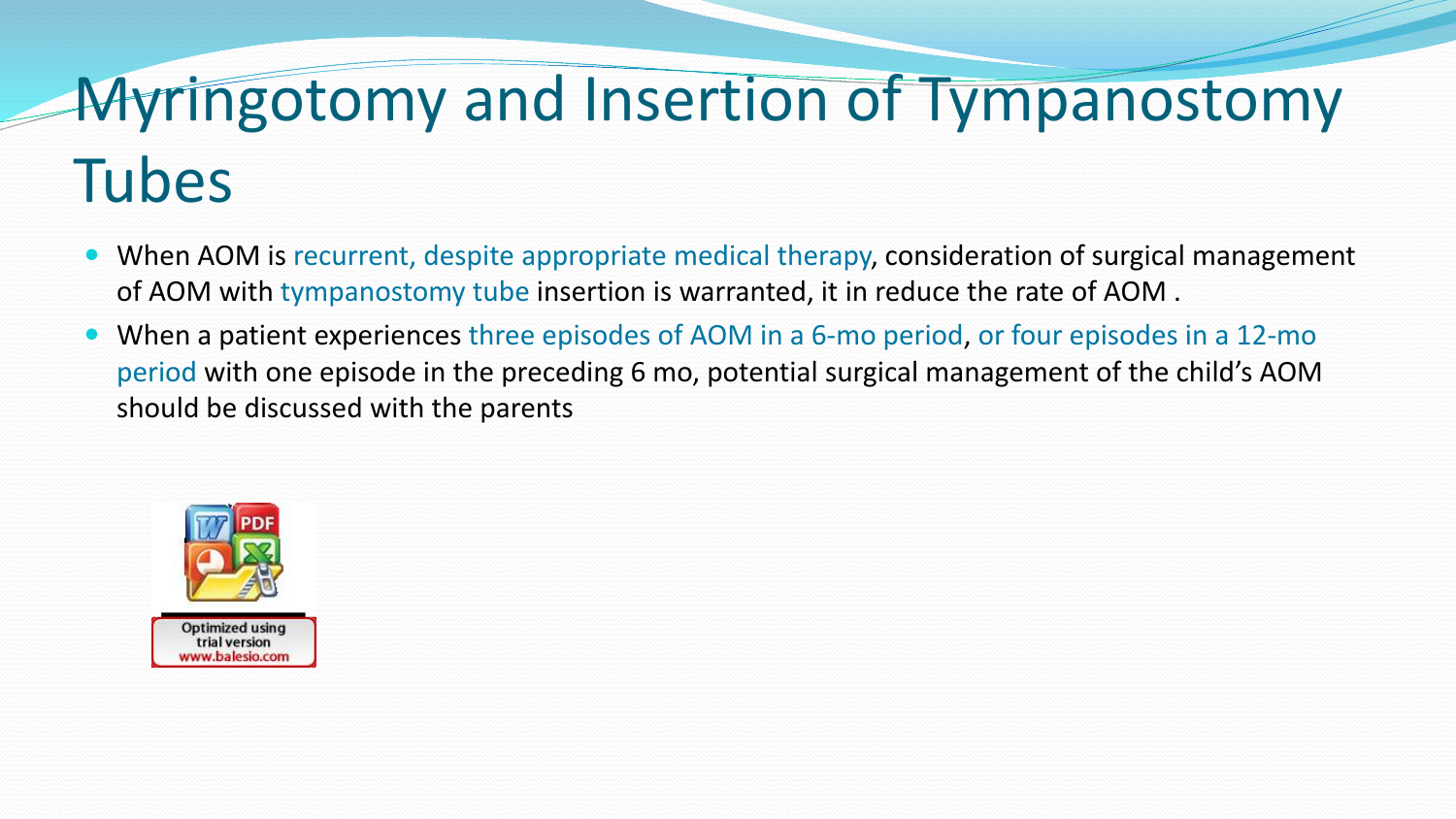| Table 658.5   Manifestations of the Sequelae and Complications of Otitis Media                                                                                                                                                 |                                                                                                                                                                                                                                                                                                                                                                                                                                                                                                                                                                                                                                                                                                                                                                                                                           |  |  |  |
|--------------------------------------------------------------------------------------------------------------------------------------------------------------------------------------------------------------------------------|---------------------------------------------------------------------------------------------------------------------------------------------------------------------------------------------------------------------------------------------------------------------------------------------------------------------------------------------------------------------------------------------------------------------------------------------------------------------------------------------------------------------------------------------------------------------------------------------------------------------------------------------------------------------------------------------------------------------------------------------------------------------------------------------------------------------------|--|--|--|
| <b>COMPLICATION</b>                                                                                                                                                                                                            | <b>CLINICAL FEATURES</b>                                                                                                                                                                                                                                                                                                                                                                                                                                                                                                                                                                                                                                                                                                                                                                                                  |  |  |  |
| <b>ACUTE</b><br>Perforation with otomhea.<br>Acute mastoiditis with periostitis<br>Acute mastoid osteitis<br>Petrositis<br>Facial nerve palsy<br>Labyrinthitis<br>Lateral sinus thrombosis<br>Meningitis<br>Extradural empyema | Immobile tympanic membrane secondary to visible perforation, exudate in ear canal<br>Tenderness and erythema over mastoid process, no destruction of bony trabeculae<br>Destruction of bony trabeculae; tenderness and erythema over mastoid process coupled with outward<br>displacement of pinna.<br>Infection of perilabyring marry 110 a) aresent with otitis, paralysis of lateral rectus, and ipsilateral orbital<br>or facial pain (Graden 1957) Johnson<br>Peripheral cranial nerve VII Daraly use<br>Vertigo, fever, ear pain, rive and constraing loss, tinnitus, nausea and vomiting<br>Headache, fever, seizures, altere 1 stang of consciousness, septic emboli<br>Fever, headache, nuchal rigidity, settinas, altered states of consciousness<br>Fever, headache, seizures, alle ed states of consciousness |  |  |  |
| Subdural empyema<br>Brain abscess<br><b>NONACUTE</b><br>Chroni<br>佢<br>Otitis n<br>Adhesi<br>Tympar<br>fia.<br>Chroni<br><b>Optimized using</b><br>Choles<br>trial version<br>www.balesio.com                                  | Fever, headache, seizures, altered states of consciousness<br>sciousness, focal neurologic examination<br>Fever, headache<br>Optimized using<br>trial version<br>www.balesio.com<br>rforation<br>Immobile tympa<br>Immobile, opaque tympanic membrane<br>Irreversible conductive hearing loss secondary to chronic OME<br>Thickened white plaques may cause conductive hearing loss<br>Following acute otitis media with perforation, secondary infection with Staphylococcus aureus,<br>Pseudomonas aeruginosa, or anaerobes develops, causing chronic otorrhea<br>White, pearl-like destructive tumor with otorrhea arising near or within tympanic membrane; may be<br>secondary to chronic negative middle ear pressure                                                                                               |  |  |  |
| Otitic hydrocephalus                                                                                                                                                                                                           | Increased intracranial pressure secondary to AOM; signs and symptoms include severe headaches,<br>blurred vision, nausea, vomiting, papilledema, diplopia (abducens paralysis)                                                                                                                                                                                                                                                                                                                                                                                                                                                                                                                                                                                                                                            |  |  |  |